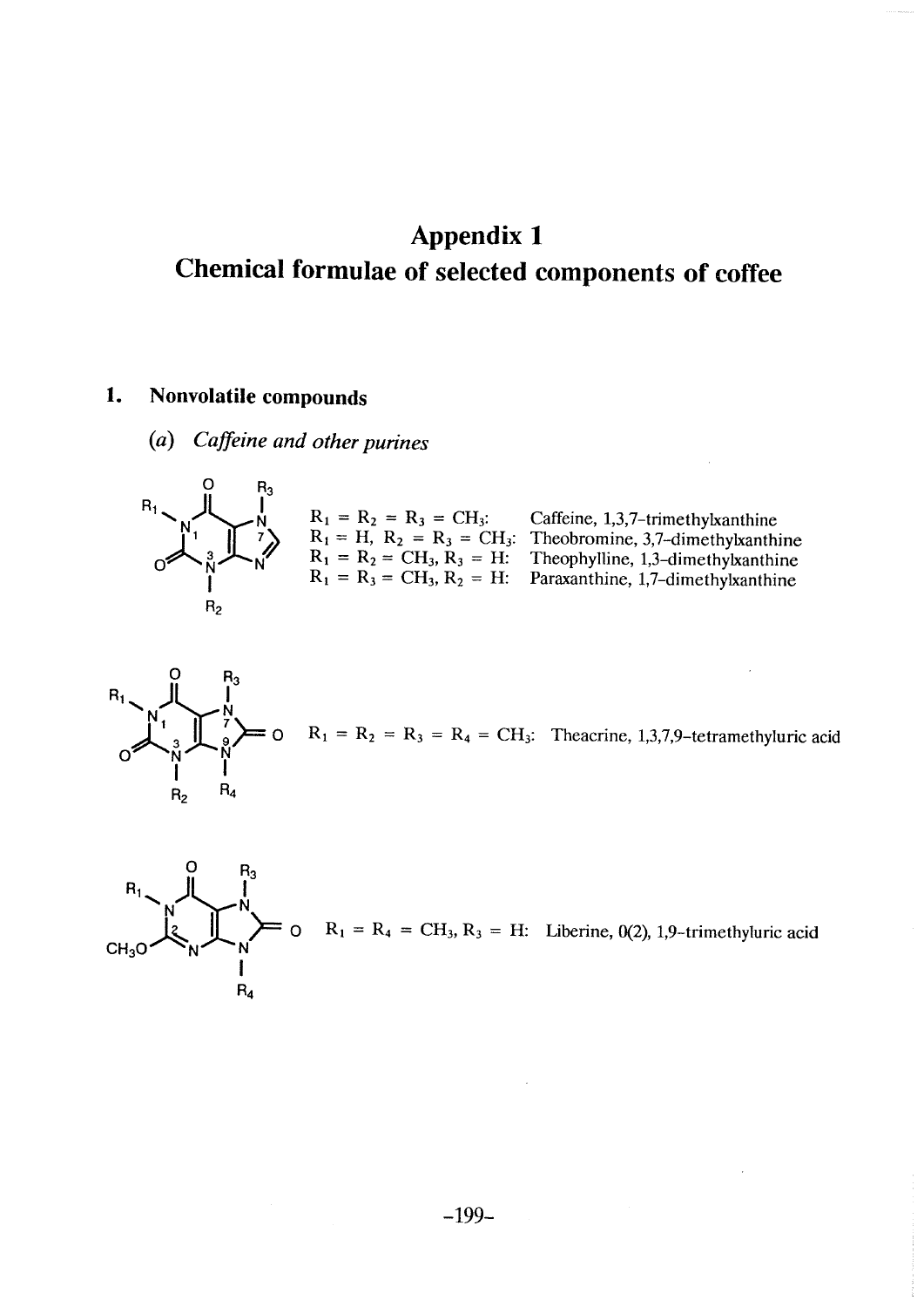## (b) Chlorogenic acid and related substances

![](_page_1_Figure_2.jpeg)

| $R_1 = OH$ , $R_2 = H$ , $R_3 = CH_3$ ; | Ferulic acid    |
|-----------------------------------------|-----------------|
| $R_1 = OH$ , $R_2 = CH_3$ , $R_3 = H$ : | Isoferulic acid |
| $R_A = H$ :                             | Quinic acid     |
|                                         |                 |

A chlorogenic acid (taken as S-caffeoylquinic acid) and component acids

(c) Glycosides

![](_page_1_Figure_6.jpeg)

Atractyligenin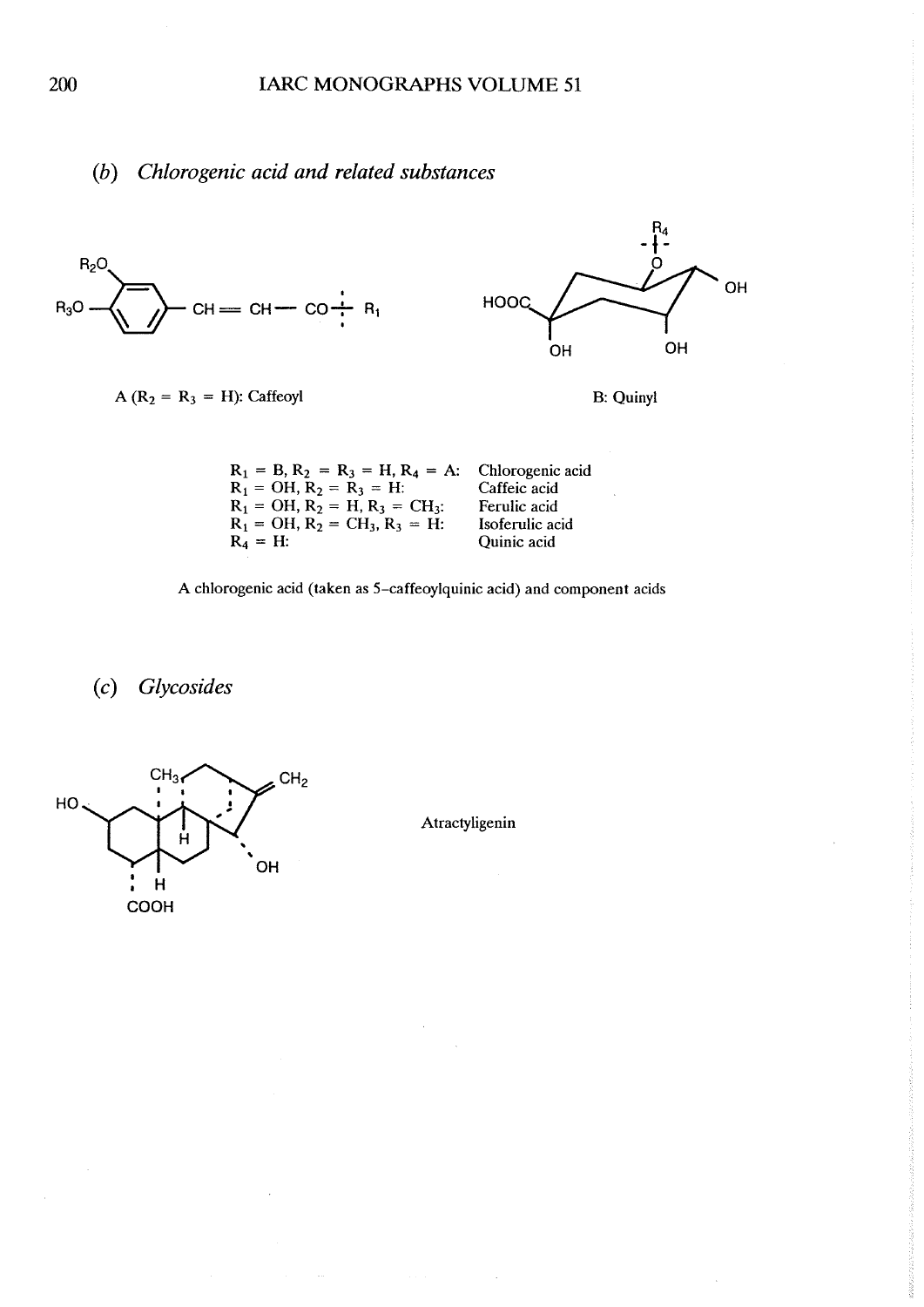$(d)$  Lipids

![](_page_2_Figure_2.jpeg)

5-Hydroxytryptamine

# (e) Trigonelline and nicotinic acid

![](_page_2_Figure_5.jpeg)

 $\bar{\gamma}$ 

Trigonelline

 $\hat{\boldsymbol{\beta}}$ 

![](_page_2_Figure_7.jpeg)

![](_page_2_Figure_8.jpeg)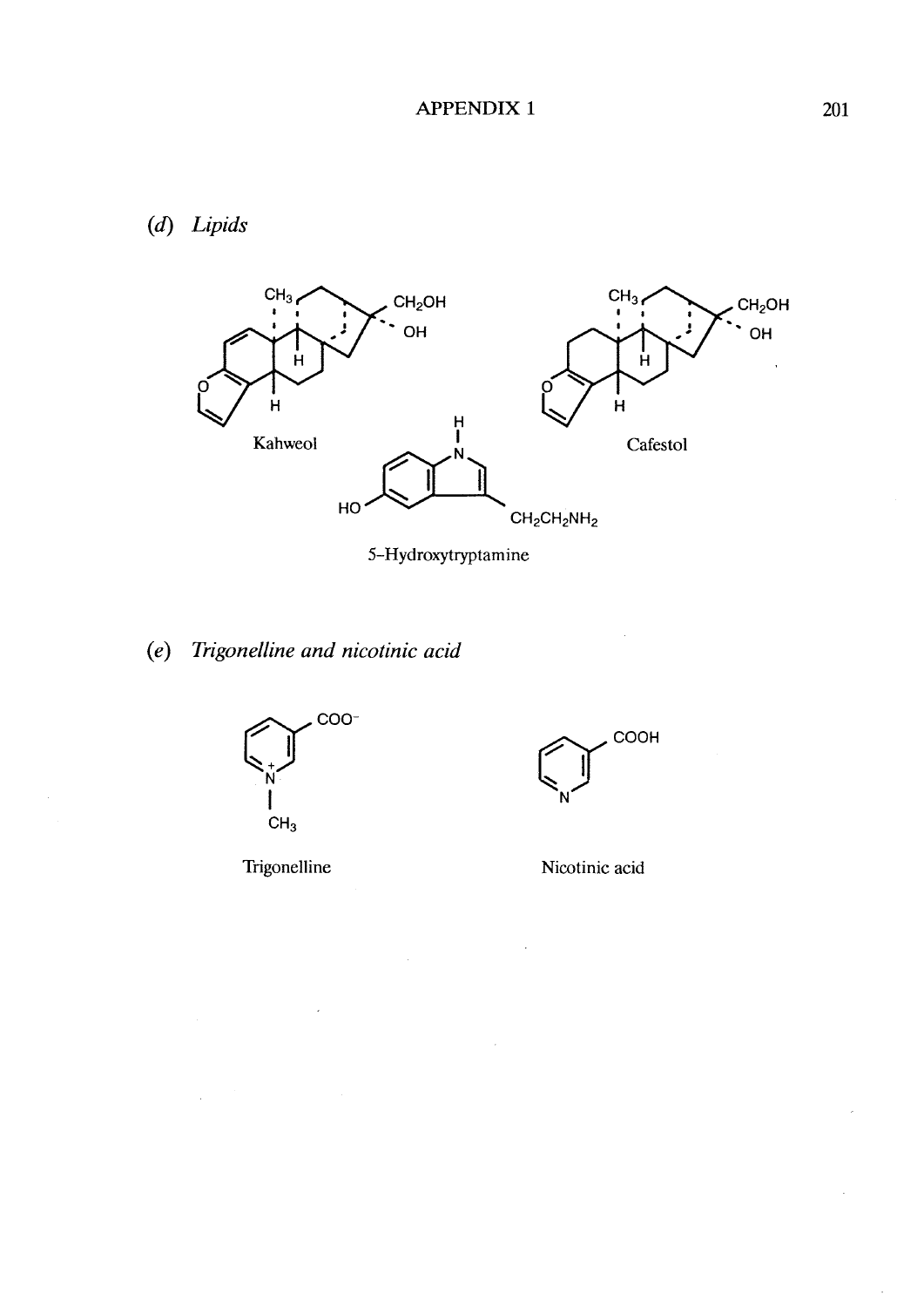![](_page_3_Figure_1.jpeg)

Fumaric acid

Maleic acid

Quinic acid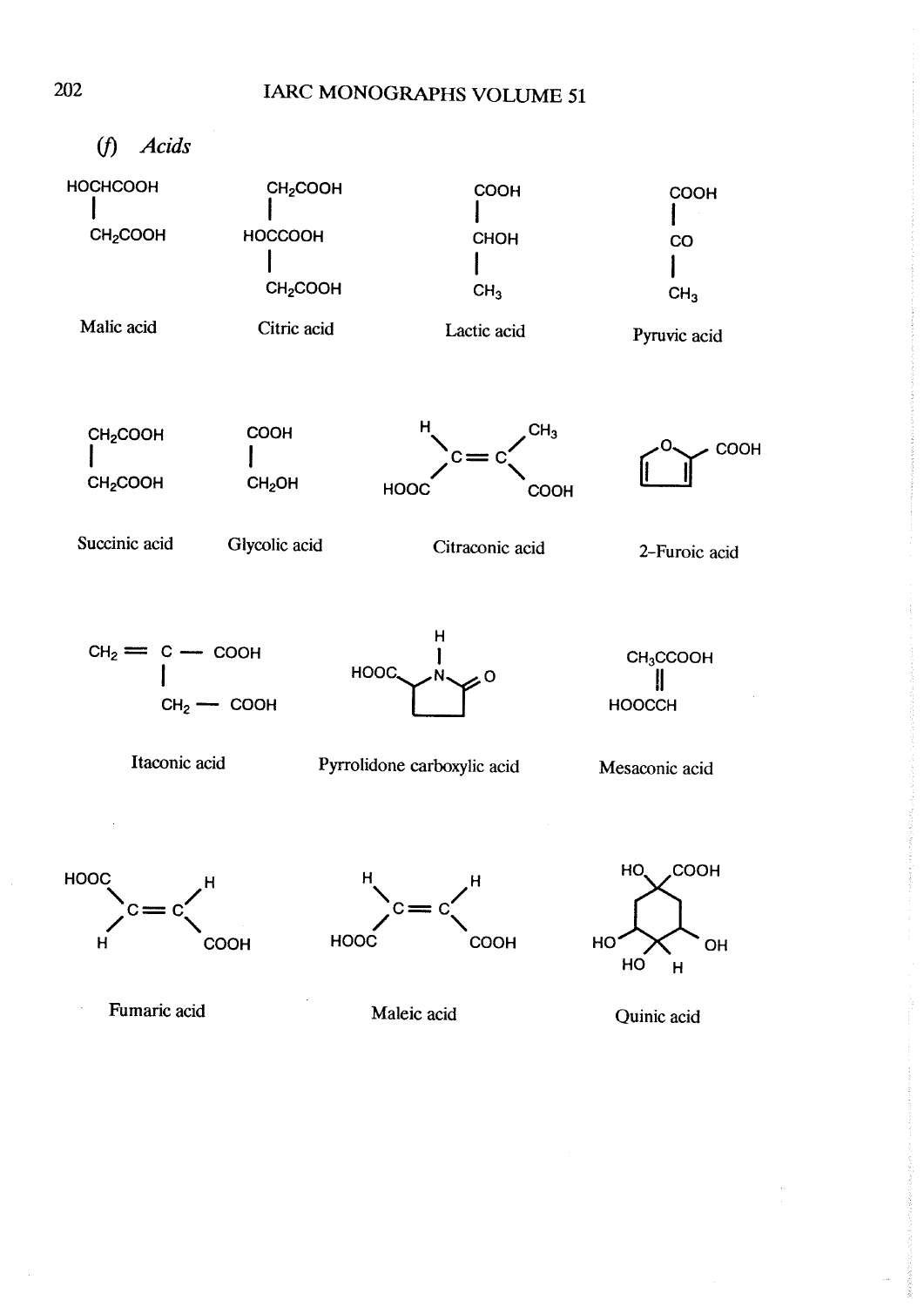#### $2.$ Volatile compounds

Carbonyl compounds  $(a)$ 

![](_page_4_Figure_4.jpeg)

![](_page_4_Figure_5.jpeg)

![](_page_4_Figure_6.jpeg)

Methylglyoxal

![](_page_4_Picture_8.jpeg)

Ethylglyoxal

![](_page_4_Figure_10.jpeg)

Diacetyl

![](_page_4_Figure_12.jpeg)

Formaldehyde

![](_page_4_Figure_14.jpeg)

Benzaldehyde

![](_page_4_Figure_16.jpeg)

![](_page_4_Figure_17.jpeg)

![](_page_4_Figure_18.jpeg)

Vanillin

![](_page_4_Figure_20.jpeg)

Cyclotene

2-Phenylacetaldehyde

Furfural

![](_page_4_Figure_24.jpeg)

Isomaltol

![](_page_4_Picture_25.jpeg)

5-(Hydroxymethyl)-2-furfural

 $\hat{\mathcal{E}}$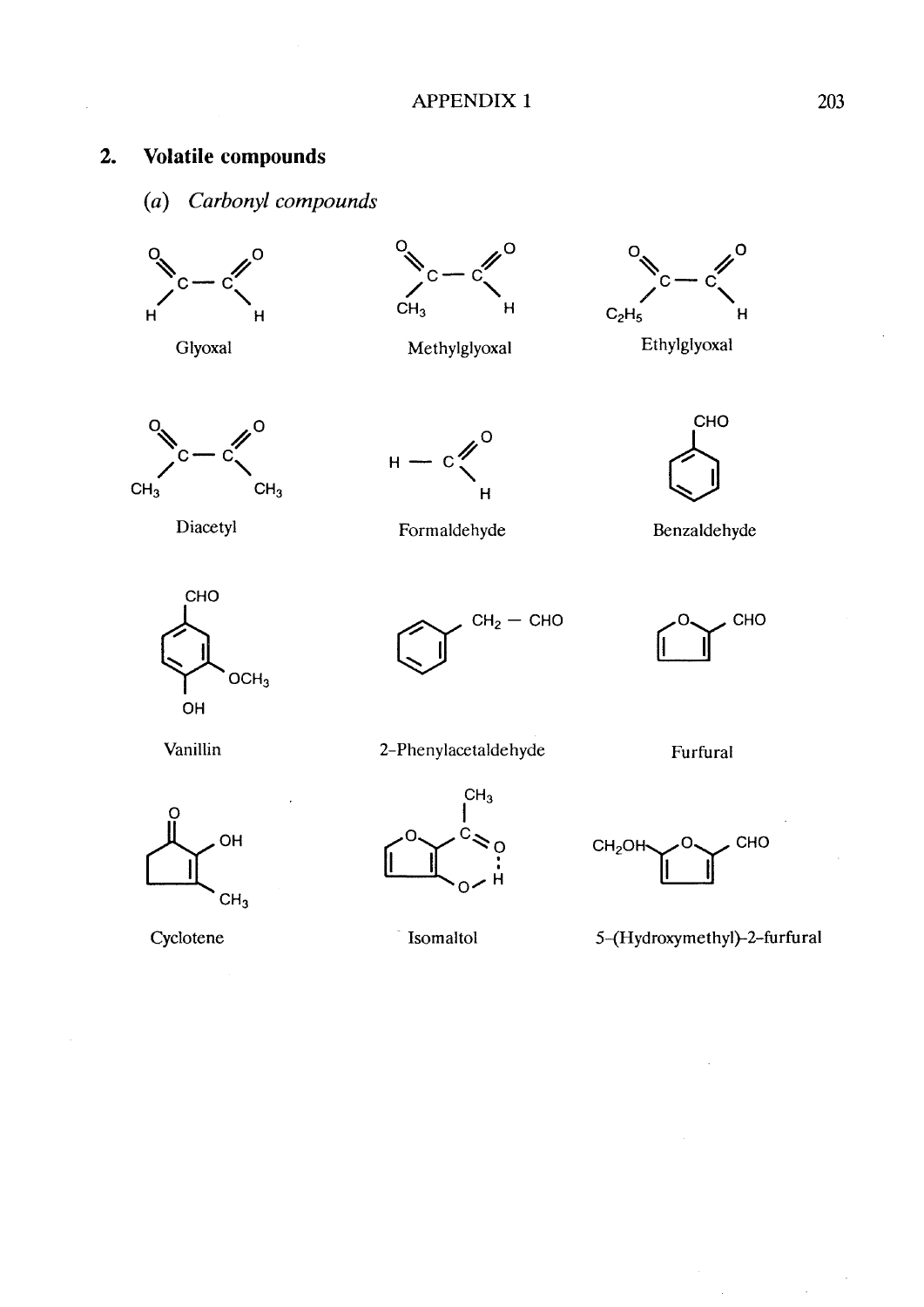(h) Alcohols

![](_page_5_Figure_2.jpeg)

Furfuryl alcohol

(c) Acids

$$
H - c \bigg\langle \bigg\langle \bigg\rangle_{\text{OH}}^0
$$

Formic acid

![](_page_5_Figure_7.jpeg)

![](_page_5_Figure_8.jpeg)

Methyl salicylate

(e) Nitrogen compounds

![](_page_5_Figure_11.jpeg)

 $N-\alpha$ -Dimethylsuccinimide MeIQ

![](_page_5_Figure_13.jpeg)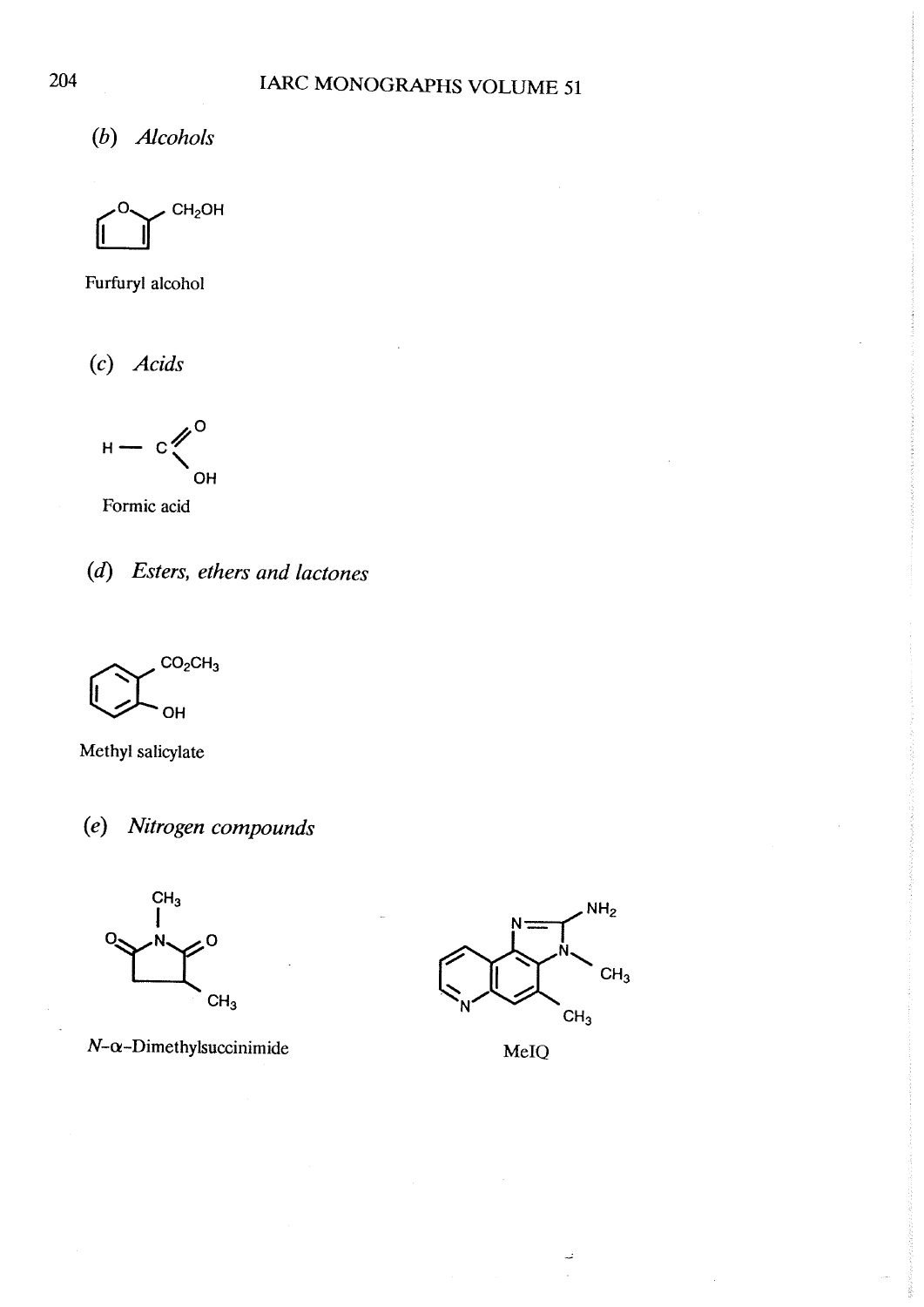## (f) Furan-based compounds

![](_page_6_Figure_2.jpeg)

![](_page_6_Figure_3.jpeg)

Furfuryl methyl sulfide

![](_page_6_Figure_4.jpeg)

Kahweofuran

Furfurylthiol

thiol (

![](_page_6_Figure_7.jpeg)

![](_page_6_Figure_9.jpeg)

5-Methylfurfuryl methyl disulfide

(g) Phenols

![](_page_6_Picture_12.jpeg)

Pyrogallol

![](_page_6_Picture_13.jpeg)

Isoeugenol

![](_page_6_Picture_15.jpeg)

 $\ddot{\phantom{a}}$ 

![](_page_6_Figure_16.jpeg)

 $H^{\text{O}}$ OH LJ

Pyrocatechol

Hydroquinone

OH

OH

 $\begin{picture}(120,20) \put(0,0){\line(1,0){155}} \put(15,0){\line(1,0){155}} \put(15,0){\line(1,0){155}} \put(15,0){\line(1,0){155}} \put(15,0){\line(1,0){155}} \put(15,0){\line(1,0){155}} \put(15,0){\line(1,0){155}} \put(15,0){\line(1,0){155}} \put(15,0){\line(1,0){155}} \put(15,0){\line(1,0){155}} \put(15,0){\line(1,0){155}}$ 

205